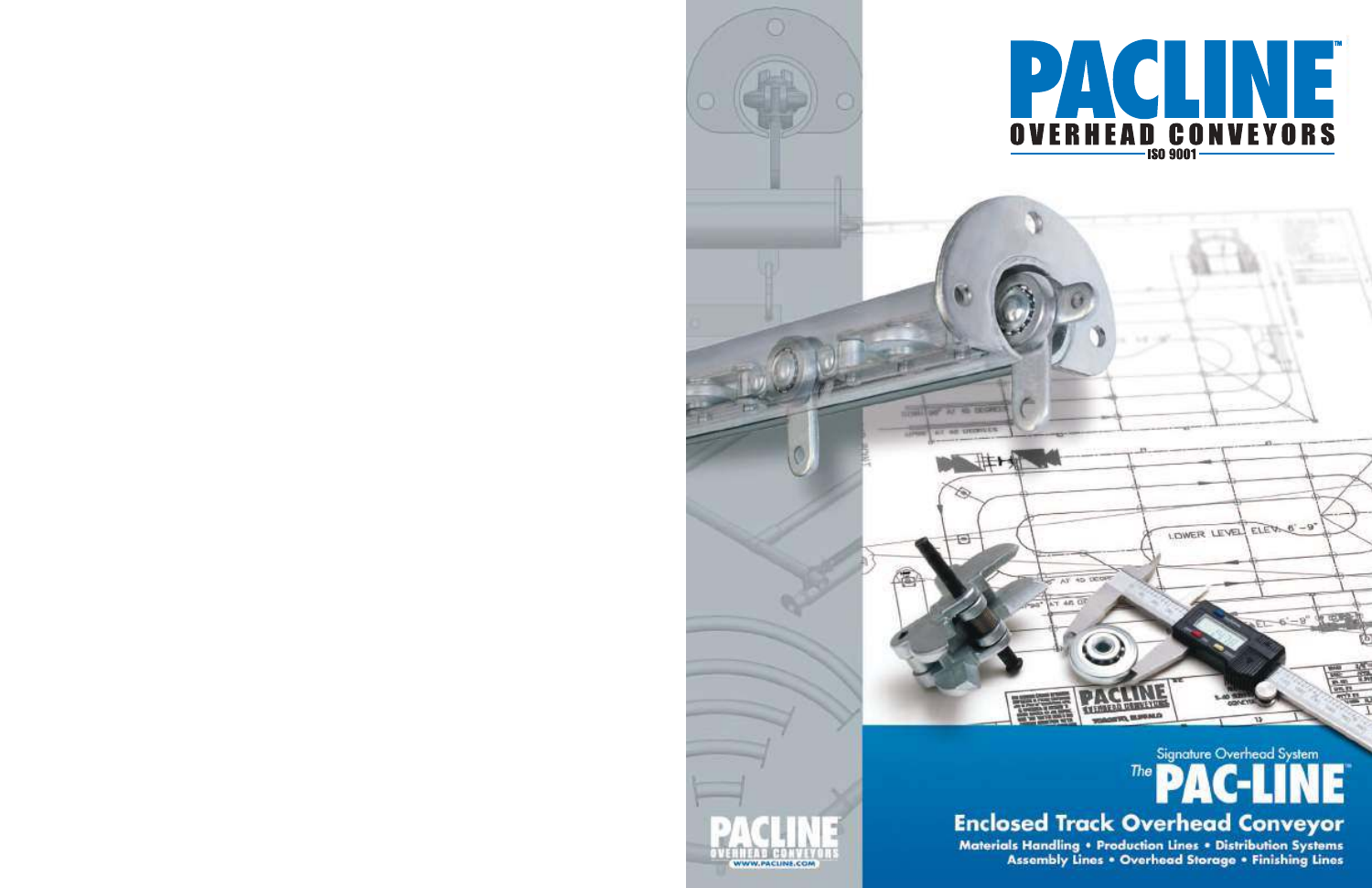# Design Guidelines | PACLINE Enclosed Track Conveyor

An enclosed track overhead conveyor consists of a powered chain running within a round track. Loads are suspended from the chain pendants that stick out of the slot of the track. This conveyor is considered for synchronous operation, where the loads carried all move at the same speed. The chain can be stopped and started as desired, but all loads will react similarly.



#### **Step 1: Is an overhead conveyor the right choice?**

Overhead conveyors can carry a broad range of products, many of which are unconveyable on other types of conveyors. Most overhead conveyors can operate on only 1 motor, even though they travel in a complete path of ups, downs and turns. If the product is awkward and the travel path is not straight, an overhead conveyor is the ideal choice.

#### **Step 2: How will I carry my product?**

The product carrier can be as creative or as simple as required. It can be a hook or a machined fixture. It can carry a single product, or multiple products.

#### **Step 3: Can the PACLINE conveyor handle the capacity that I require?**

#### **Loads and capacities**

Designed for medium capacity loads of up to 50 lbs. per pendant or by coupling multiple pendants, loads can be increased accordingly: 2 pendants - 100 lbs., 4 pendants - 200 lbs. Consult a Pacline engineer for increased load carrying capacities as track and support capacity need to be considered. This enclosed track conveyor can run horizontally and vertically at any incline

required. It can also run inverted with the pendant facing up in certain applications.



CAPACITY IS 4X WHEN HANGING PART FROM FOUR POINTS

#### **Step 4: Can my rate of production be met with a single overhead conveyor?**

Your carrier design (size and number of products on each), carrier spacing and the speed of the chain all contribute to the maximum production rate of the conveyor.

*TIP* - Product carriers may collide on curves or inclines and declines if placed too closely together.

#### **Step 5: Prepare a simple line drawing of the ideal and shortest path from load to unload.**

Add details such as direction of travel, load/unload points, incline/declines and mark the actual elevation changes.

#### **Step 6: Consult a PACLINE Engineer for advice on total chain pull and drive/take-up placement.**

More than one drive may be required depending on load and speed. Take-up(s) should be located as close to the drive as possible and, at the lowest location in the system.

#### **Step 7: How will I support the conveyor system?**

Overhead conveyors can be supported from the floor, or ceiling, or both. Lower elevations are best supported by floor posts, which are less expensive and easy to install. Conveyor close to the ceiling is best supported by the building steel rather than tall supports. A PACLINE Engineer can help you determine the best method and the required spacing.

#### **Step 8: Is my conveyor system safe?**

Products traveling overhead can fall off and cause injury to staff and equipment below. You need to evaluate the risks posed by the moving equipment and provide safety items such as warning signs, emergency stops, barriers, under-guarding, lights, etc.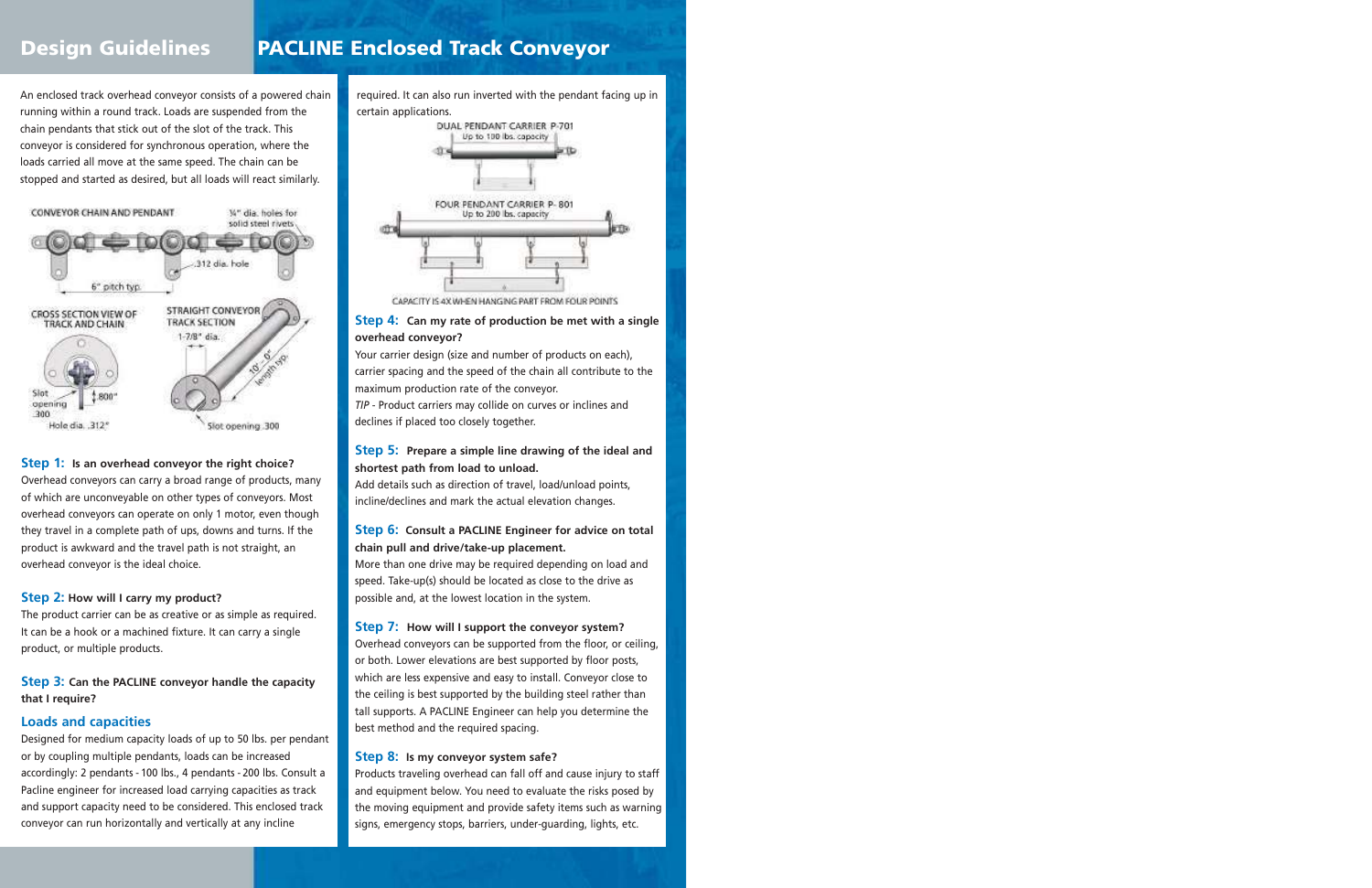# Typical Conveyor Layout and Components

#### **A simple line drawing can depict your system layout**



INDEXING

CARRIER IC-720

#### **Carriers**

Carriers are designed specifically to suit each application, keeping in mind the importance of adequate clearance between carriers on curves and elevation changes. Govern the pitch by the rate at which loads are handled and by the speed of the conveyor. Carriers must be designed to balance the load. For close center carrying use the multiple slotted Storage Rack carrier SR-306.

#### **Curves**

Many combinations of curves may be achieved by joining standard horizontal and vertical curves. All curves are hardened and plated for wear resistance and clean operation. **No corner wheels or sprockets are required, reducing installation and maintenance costs.** All horizontal and vertical curves are available in stock sizes of 15º, 30º, 45º and 90º with an 18" or 24" radius. Horizontal curves are also available with radii of 9", 12", 18", 30" and 36". Special radii are available upon request.

#### **Take-Up Assembly TU-602**

All power conveyors require a take-up in order to maintain smooth chain operation throughout the entire system. The TU-602 comes standard with a 24" radius, 180 degree curve. Suitable compression springs are mounted on both sides of the take-up curve and provide a chain tension at all times. Smooth movement of the chain is thereby assured even where a wide range of temperatures exist, such as with oven installations. Take-up assemblies are also available in center line radii of 12", 18", 30", 36".



ROTATING

CARRIER RC-705

TWO AXIS

CARLIEL C.750



Continued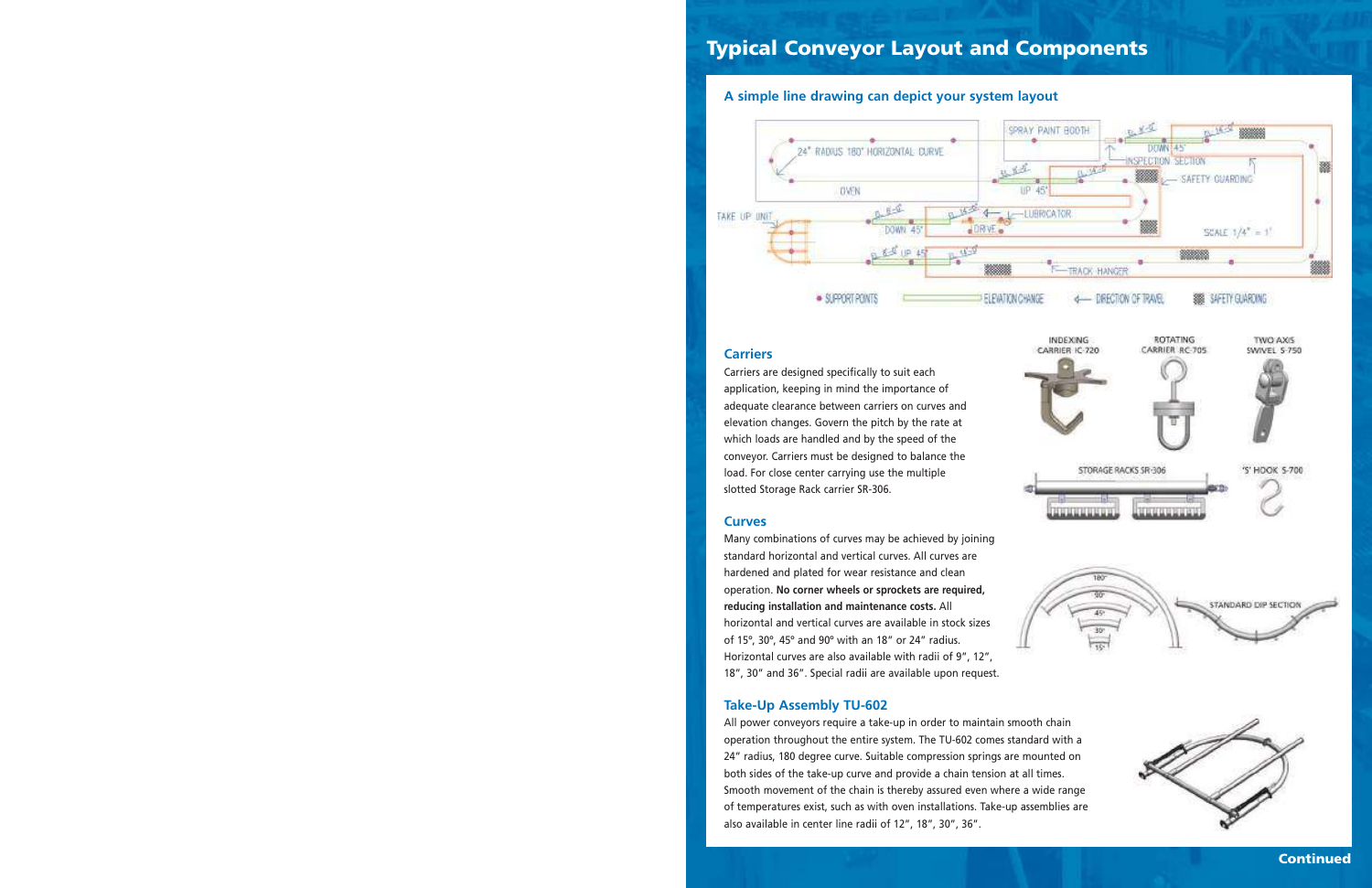### **Track Hanger Clamp TH-200**

#### **(with ½" threaded rod for ceiling or floor supports)** *Shown with AC 120 angle clip*

The special design of our TH-200 Track Hanger allows for location on any length of track including the vertical incline sections. The swiveling  $\frac{1}{2}$ " threaded rod always locates in an upright position. To ensure adequate supports, we recommend that the following guide be used.

| Load per foot  | <b>Center Distance of Supports</b> |  |
|----------------|------------------------------------|--|
| $1 - 35$ lbs.  | Every 10 ft.                       |  |
| $35 - 65$ lbs. | Every 7 ft.                        |  |
| over 65 lbs.   | Every 5 ft.                        |  |

All components are zinc plated for corrosion resistance.

#### **Bracing Connector SB-450**

The SB-450 is designed to mount onto the TH-200 Track Hanger for rigid support cross bracing. This unique clip will swivel to any angle so as to permit bracing from the most desirable point (e.g. from roof girder or from SB-750 wall clip.) This connector comes with standard RH ½" threaded rod for mounting. Zinc plated finish.

### **Typical Pipe Support Assembly**

This is our preferred method of conveyor support. ¾" I.D. Sch. 40 pipe may be used. Completely bolted construction eliminates welding overhead. Adjustable lower clamp for ease of leveling. Zinc plated finish.

### **Typical Angle Iron Support Assembly**

Angle iron supports are an alternate means of suspending overhead conveyors. Standard Pacline attachments eliminate the need for welding and facilitate leveling of the conveyor track.





### **Track Joining Flange TF-204**

All standard 5' and 10' track sections, curves, drives and take-ups include the track flanges on each end for ease of assembly. Where standard track lengths are to be cut into smaller lengths, the TF-204 track flanges can be utilized.



Every system should contain at least one track inspection section for the purpose of access to the chain for installation, maintenance, inspection, lubrication and cleaning if necessary. For convenience we recommend that every 200' of conveyor track have one inspection section.



#### **Track Hanger TH-210**

This low profile hanger allows track bottom to be within 3-1/2" of supporting structure and is ideal for use in multi-layer ovens.



#### **Bracing Connector SB-750**

This SB-750 is utilized when  $90^\circ$  sway bracing is required. This clip is designed to mount onto any flat surface (e.g. concrete or block wall, steel beam, post, etc.) This connector comes with standard RH Threaded Rod mounting. Used in conjunction with SB-450 Sway Brace Clip.

#### **Beam Clamp BC-300**

The BC-300 can be used to support and attach to an overhead beam or truss building structure. This mounting clip will accommodate any standard I-beam with maximum overall width of 9". This same clip can also be used to attach sway bracing to an overhead structure.





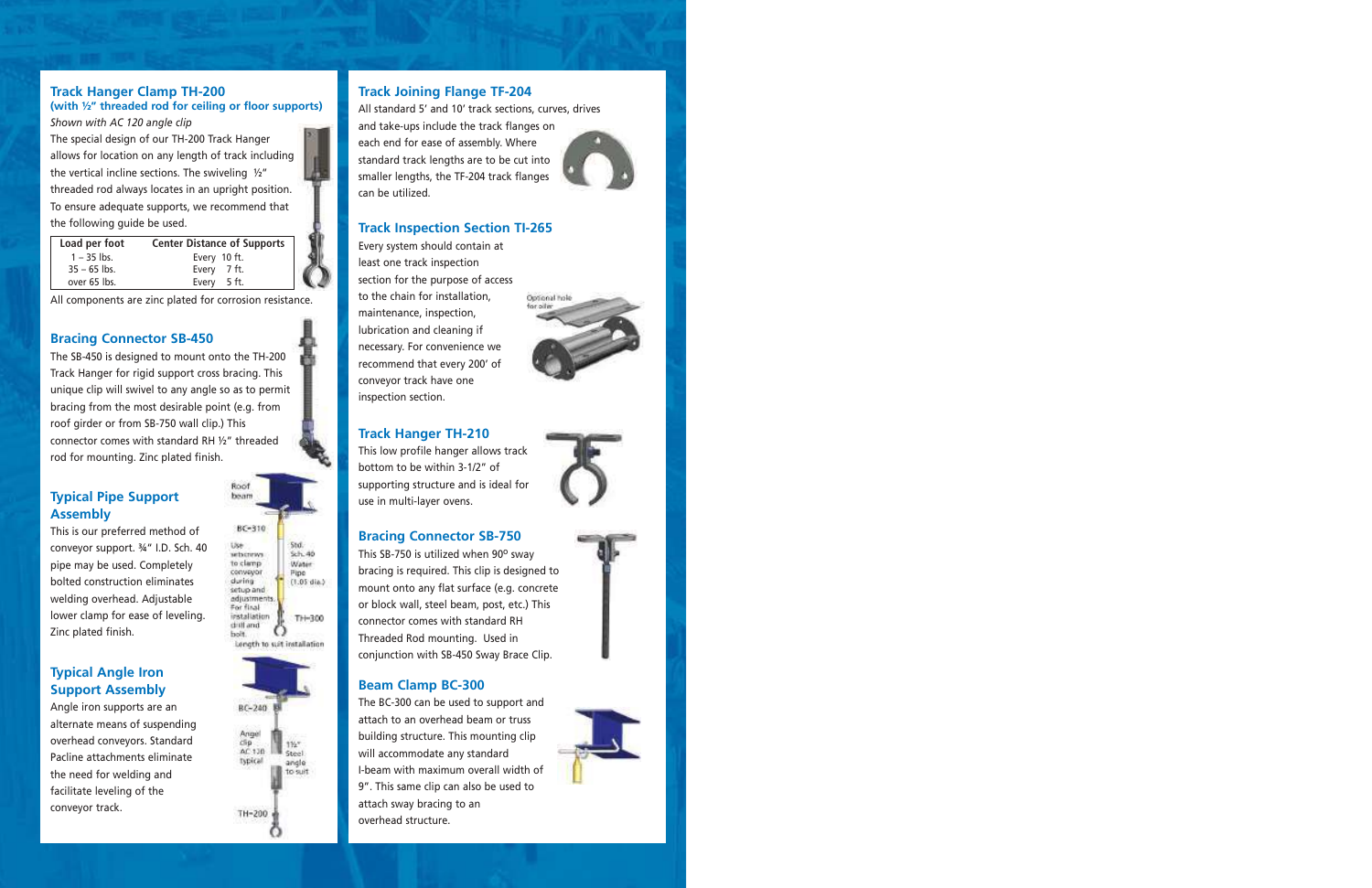## Advantages of the PACLINE overhead conveyor system

- **Prefabricated modular design ensures quick, trouble free on-site installations and modifications.**
- **Enclosed track from reaching the chain and bearing surfaces.**
- **Conveyor drive can be located in the optimum or most convenient location and is not confined**
- **Rapid changes in elevation are easy to accommodate.**
- **Overhead conveyor frees valuable floor space.**
- **Low profile track design reduces size of ovens, spray process equipment.**





Conveyor drive conveniently located Handles rapid elevation changes



Frees valuable floor space The Low profile track is compact



Prefabricated modular design Chain protected from contamination